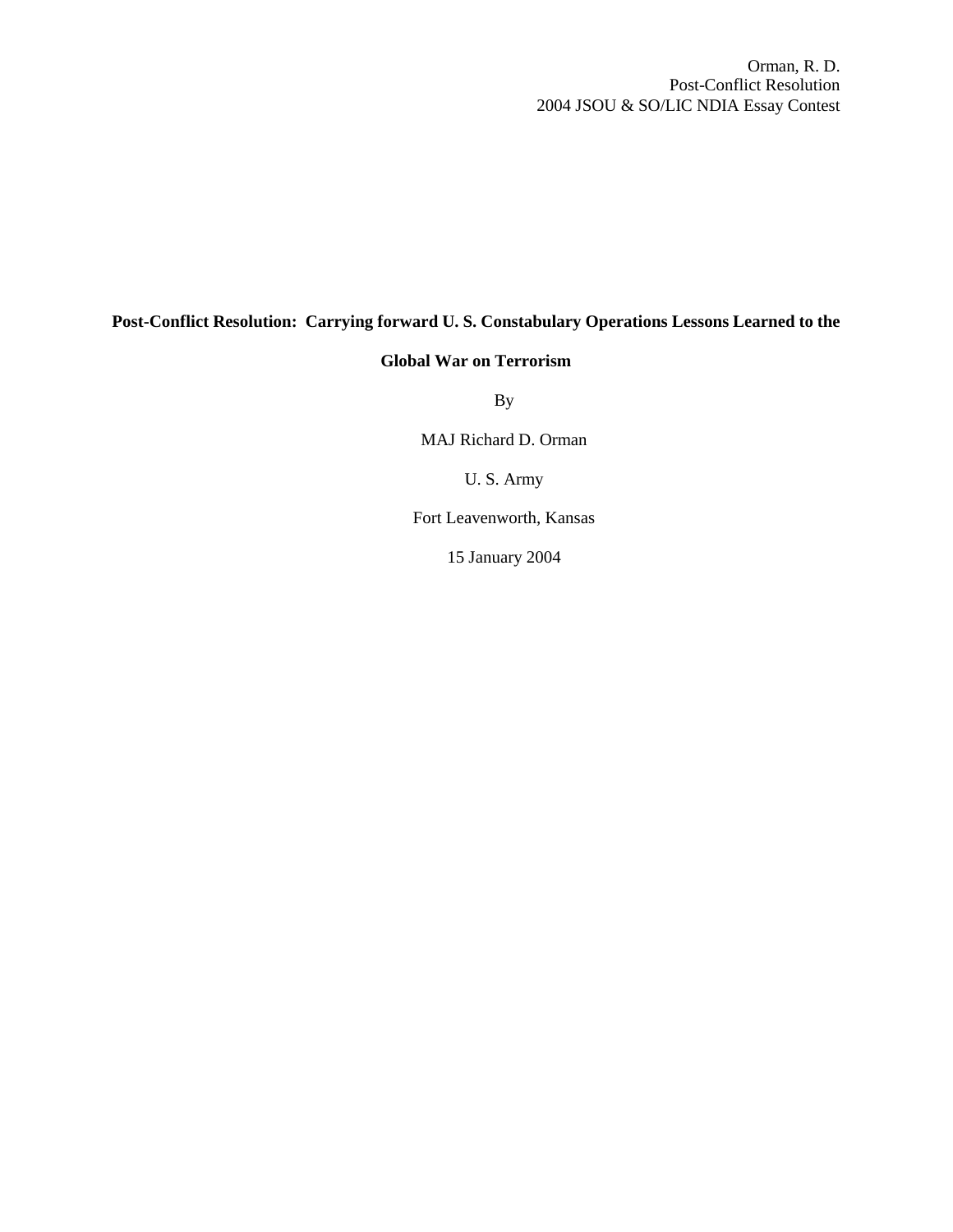## **Introduction**

The United States is deployed and engaged worldwide in response to terrorism. The on going deployments and the future conflict that could result during actions against terror make it critical to understand how the U. S. military and the U. S. foreign policy apparatus will define success. Subsequently, the U. S. needs to plan on how to best structure forces and promulgate policy to return stability to nations and regions affected by terrorism. The paper focuses on large-scale conflict resolution where a significant multinational or unilateral campaign was or is required to remove a hotbed of terrorism activity or training. It centers on developing lessons for transitioning from the coordinated combat operations to that of occupational stability and support activities from a historical context. For purposes of definition, the period of transition from operational combat operations to the point of a new or re-installed government will be called post-conflict resolution.

Post-conflict resolution develops many fundamental questions that seem to be framed by a media establishment that is culturally tied to the concept of rapidly completing closure for every event in today's world. The media contributes to the expectation of quick solutions to questions such as: When do we exit?, What are the conditions of exit—is it a based on a time or is it event driven?, and, how do we redeploy to home--individuals, with a unit, or do we set up a permanent command structure? While these questions are relevant, they may only be superficial. In order to better understand what it takes to achieve post-conflict resolution in a failed or failing state harboring terrorism, it is more useful to think in terms of transitioning leadership responsibilities among the instruments of governing power, (diplomatic, information, military, and economic structures)<sup>1</sup> between the host nation state, international partners, and the United States. Therefore, an evolving and continuous commitment to the nation with the terrorist or insurgent presence is achieved rather than an 'exit strategy'.

For the foreseeable future, the U. S. and those nations of the international community that feel equal risk to their national sovereignty and way of life must and, it seems currently, will act to preserve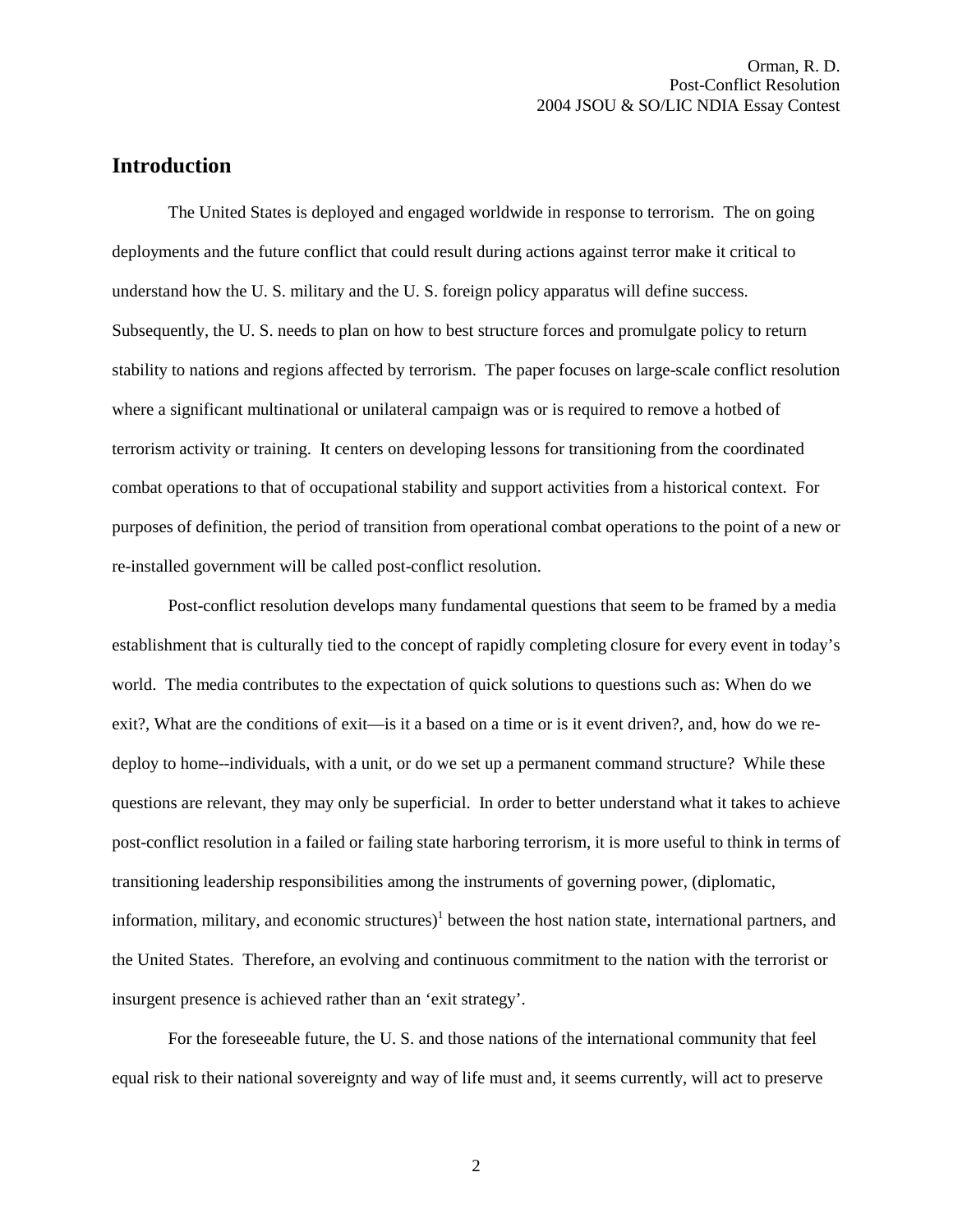their social, economic, and democratic values abroad. Specifically addressed, the use of the tools of terror (assassination, sabotage, extortion, bombing, propaganda, etc.) to foment uncertainty, destabilize national agencies, or reduce international economic stability will not be tolerated. The problem is multi-faceted.

Some states harbor the perpetrators of terrorism freely. In others, nations promote their existence; and, in others, the states are not nationally formidable enough to remove the organizations that purvey the terror. Therefore, these nations will inevitably request assistance, or be forcibly entered to remove or degrade existing terrorist capabilities. The acts of degrading these unconventional elements through force will inevitably lead to pockets of chaos that varying in size shape and composition unless pertinent action is taken. The concern and scope of this paper is to focus on those instances where the terrorist training and execution apparatus is so large that it will require initial and continued effort to degrade their capability and not on the removal of small isolated action cells. After initial conventional or host-nation supported activities occur the nation or area of operations will require a transition plan that is organized, vetted and includes an end state supported by an international consensus of states.

 U. S. involvements in constabulary operations in the early 20th century provide insight to the operational strategies of post-conflict resolution after conventional or sustained operations. Foremost to these insights is the relationship between the principal occupying nation(s) and the host-nation government and, secondary, (in the case of understanding the U. S. approach) is the relation between the U. S. military and the U. S. Department of State. In each of the cases presented, a trend of two transition points before the country is returned to host nation control is observed. The first point of transition is when the military is completely in charge of all civil authority operations and establishing stability. During this period a larger emphasis is on quelling acts of violence. The second point of transition is when the military begins to support the host nation in creating national organizations and infrastructure. While both population support and stability operations occur simultaneously at some point a shift of priority of importance occurs. The measures of effectiveness as to the success or failure of the hostnation is ultimately tied to level the insurgent/terrorists have been marginalized and security restored.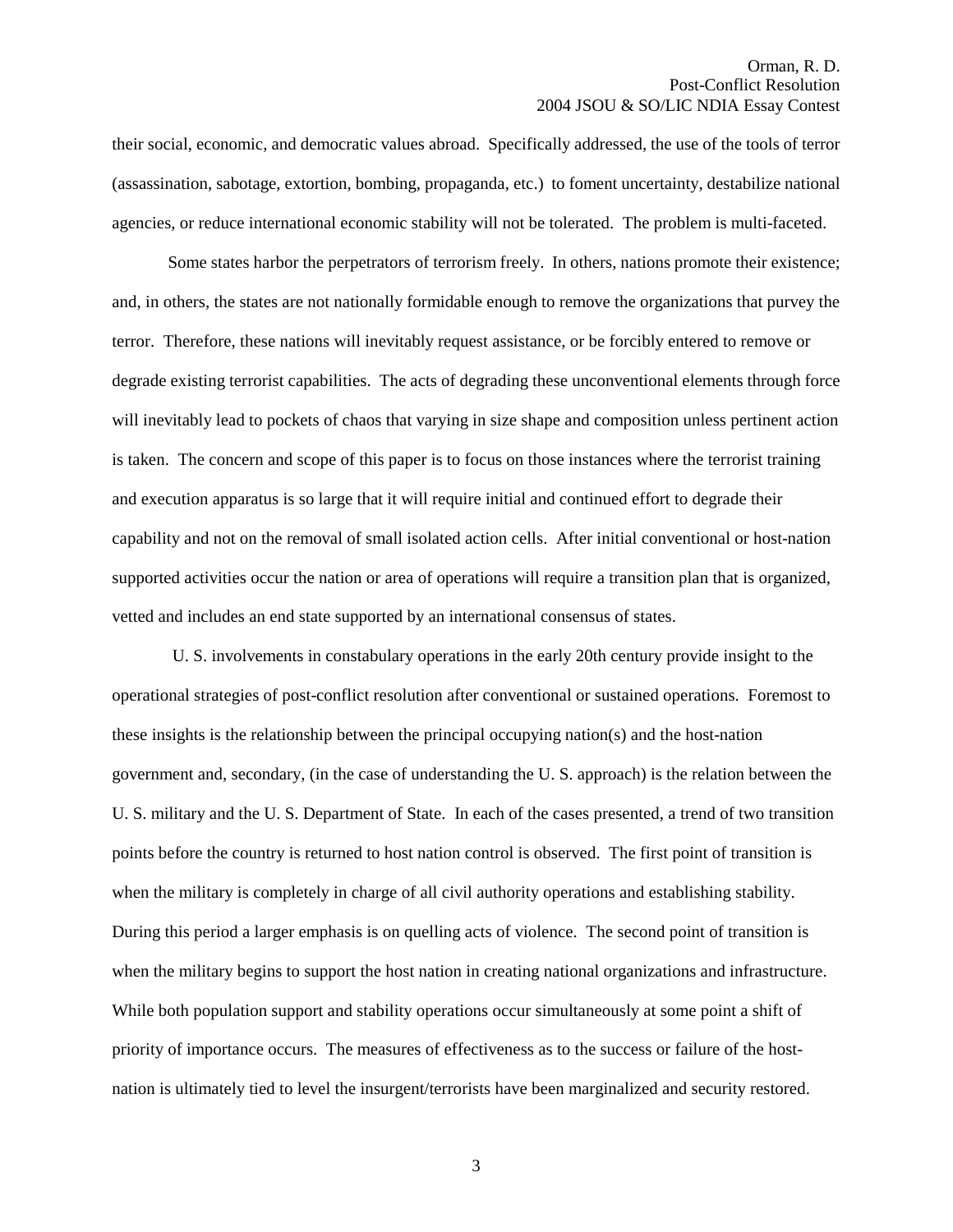The note here is that in the cases of successful U. S. foreign support the insurgency has not always been exterminated but, rather, suppressed and, in some cases, recognized in a remote enough faction so as to make it legitimate but ineffective.

The illustrative examples of past pre-emptive operations were conducted by the U. S. government in cooperation and against destabilizing foreign nations between 1900 and 1940 in the Philippines, Nicaragua and Cuba. This era was chosen because U. S. nation building missions and occupations were prevalent and their expeditionary nature provides many similarities to the dilemmas faced by the U. S. today. The cases of the Philippines, Nicaragua, and Cuba form a base foundation that allows for comparison and contrast with U. S. and coalition efforts in Afghanistan and Iraq since September 11, 2001 and future operations that may occur.

#### **U. S. Constabulary Operations, 1900-1934: Philippines, Nicaragua, and Cuba**

U. S constabulary operations in the Philippines, Nicaragua and Cuba provide a composite framework which allows one to understand how the U.S. has developed counter-insurgency doctrine.<sup>2</sup> The U.S. intervened in each of these cases to create conditions that would provide a better environment for the people; create a stable legitimate government with which to conduct relations; and to protect that U. S. investment and economic ventures.

Constabulary operations or small wars as a form of pre-emptive policy are enticing in that they can allow a nation to achieve it's interests by prohibiting, inhibiting, or quelling destabilizing international conditions with out expending large amounts of political and military capital. Another reason to enter into pre-emption strategy is because it buys diplomatic leverage and an ability to negotiate from a position of strength. The position of strength is gained because even if constabulary operations do not satisfactorily achieve a level of self-governance envisioned by the foreign entity as an end state, the fact that the operation allows the supporting external government and military a period where full dedication of resources and manpower are not required constitutes a diplomatic form of success. This is much the same as the current pre-emptive terrorism policy. The action of eliminating a potential threat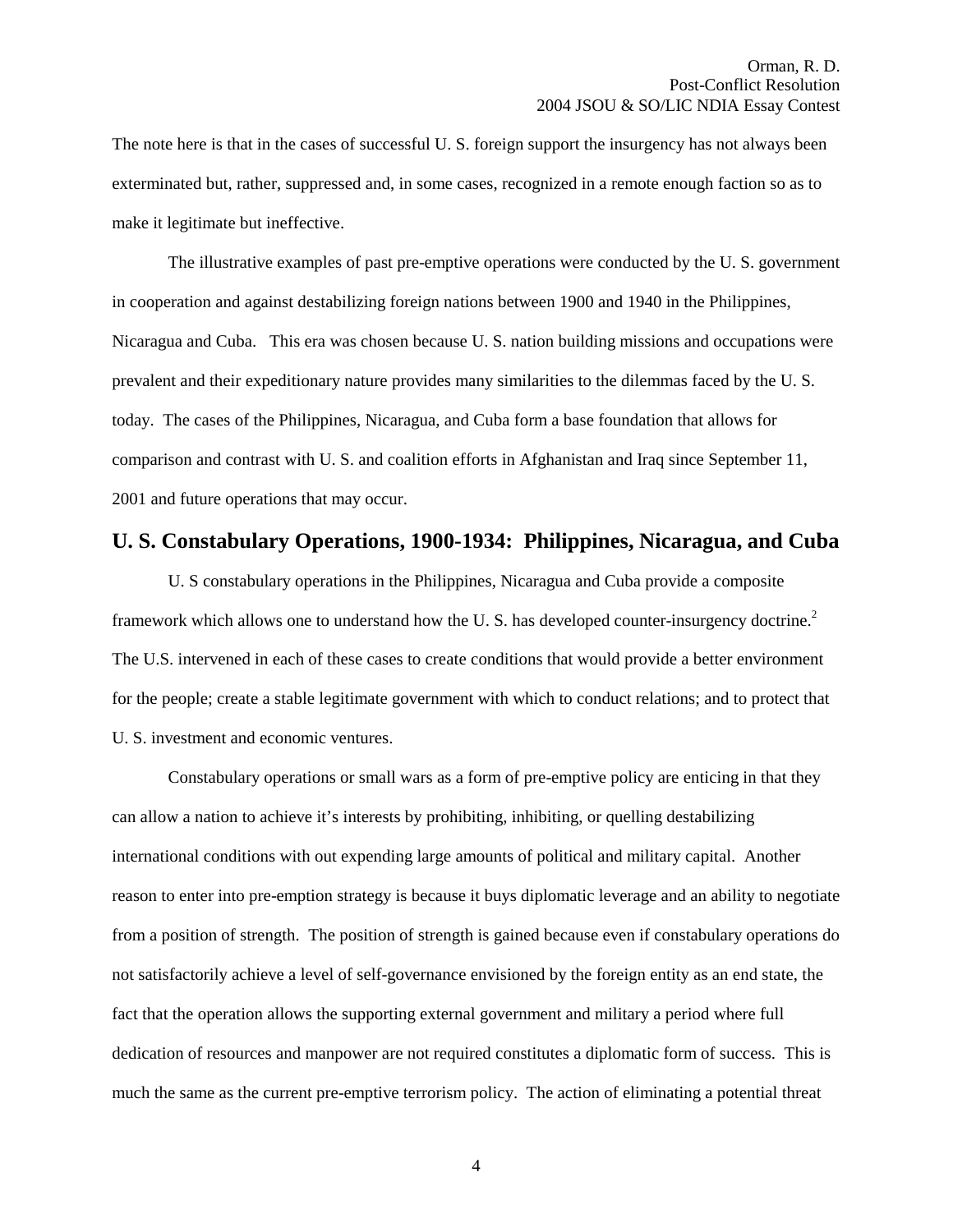even if the demonstration of national terrorism support or activity is not completely overt or founded is still an action of reducing the terrorism capability in an area and, ultimately, reduces the risk of terrorism in the host nation and abroad.

During constabulary operations military forces are called upon to establish and enforce civil authority. Because military forces are self-sustaining, bring overwhelming force, and can re-establish law and order rapidly, they can react before a conflict becomes larger, or civil disobedience fractures into unmanageable civil war. However, the military force in each of these areas must be closely vetted by international consensus (e.g. UN, OAS, OSCE, et. al) in order to discern the lead military's ability to enforce and maintain good order and discipline. Ultimately, the focus of the military force is to find a point of peaceful transfer of civil authority to the new host nation government while ensuring the conditions of entry do not worsen.

The U. S. constabulary operations examples that are discussed further in this paper highlight historical occurrences of where the points of peaceful transfer occur. The historical examples also provide relevant lessons to the current U. S. operations as to how the points of transition can be recognized and how the U.S. and coalition nations should think about organizing forces during the postconflict resolution period.

 In the Nicaragua example, a *Guardia* (the name for the national defense force of Nicaragua and modeled after the Haiti and Dominican Republic forces) was re-established in 1926 using U. S. Marine trained Nicaraguan militia members. The *Guardia*'s mission was to protect the outlying areas and ensure the continued Conservative Party Rule. While the *Guardia-*Marine cooperation had initial problems, its continued presence and support from the U. S. State Department provided enough firepower and authority to ensure that a full civil war was never able to erupt. The presence of the U. S. Marine officers and their constant attention to civil matters ensured that eventually the *Guardia* became strong enough to secure the outlying areas and remain sufficiently loyal to the government enough that they would not overthrow the elected regime. The Marine actions allowed negotiations to occur amongst internal Nicaraguan party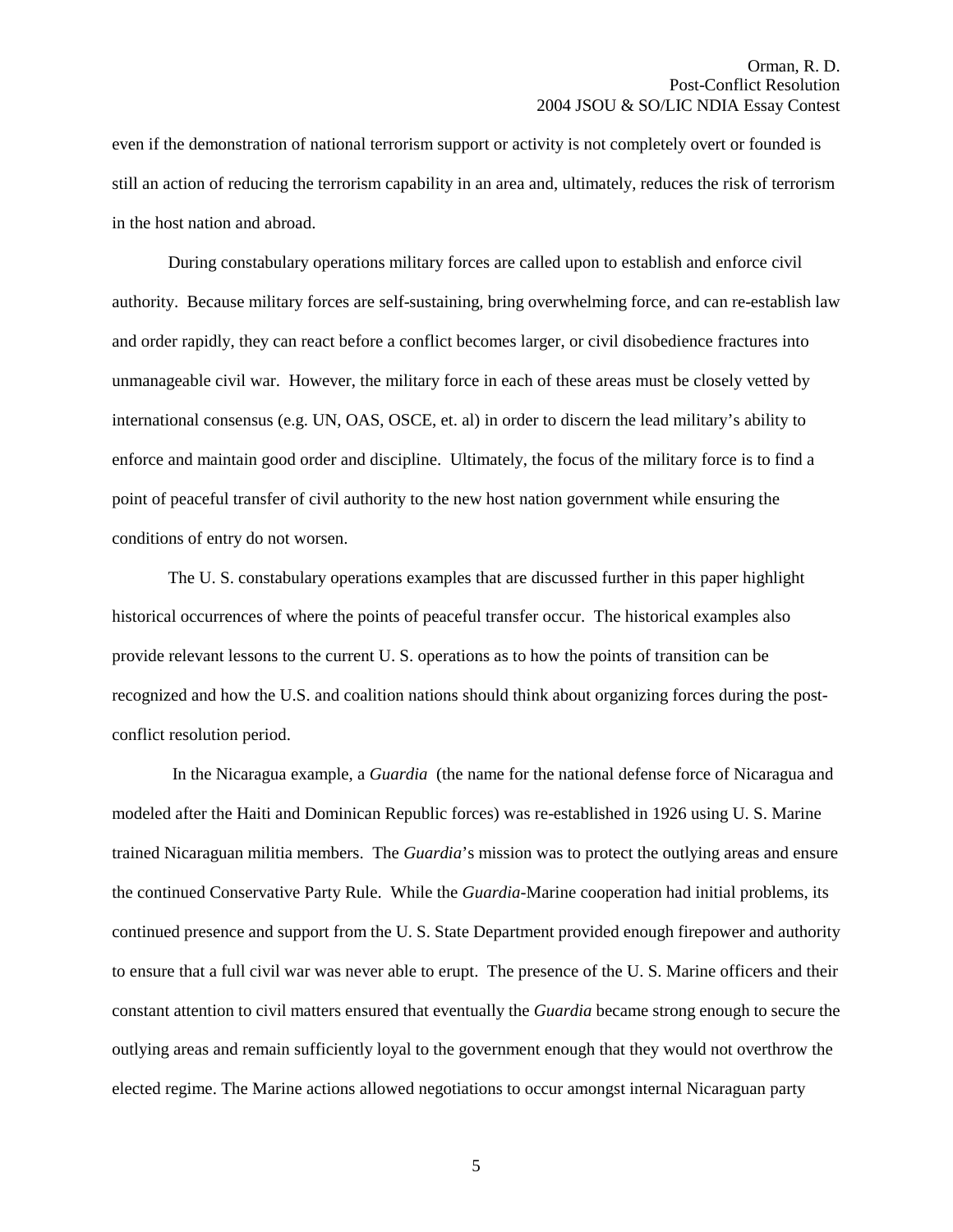factions and the neighboring state of Honduras along with regional influence of Mexico. In fact, it was the very presence and discipline of the *Guardia* and the Marines that allowed a successful national election in 1928; enforced the Peace of Tipitapa; and allowed for the withdrawal of the Marines in 1933.<sup>3</sup>

The Nicaraguan example is a lesson that demonstrates the use of U. S. presence to maintain order and enforcement of agreements created by the international diplomatic process.<sup>4</sup> The interest and open support by Mexico and Honduras of the insurgency in Nicaragua provide a telling story of why the U. S. must remain committed to fledging governments who are at risk for self-determination. However, the Nicaraguan case also demonstrates the precarious conditions a U. S. military force is subjugated to perform under when the U. S. is still formulating policy positions while a combat action is on going. In the war on terrorism the Nicaraguan example gives us lessons on the importance of a trained law enforcement force and the need to remain and advise this force for long periods in order to promote diplomatic developments. While the Nicaraguan campaign demonstrates successful post-conflict structure, a more streamlined approach to constabulary operations conducted by the U.S. is the Philippine expedition.

The Philippine case provides similar anecdotal evidence to the validity of intervening in national affairs where U. S. interests may be at stake and will, most certainly, have a negative impact on the economy, security, and persons of the U. S. if left unchecked. The keynote in looking at the history of the Philippine constabulary experience of the United States is that it was a U. S. military unilateral operation. The military had full and complete authority to organize and conduct civil-military programs toward the end of returning control to the Filipino representative government. This differs greatly from the approach that the Nicaraguan example provided because of changing U. S. Department of State policies and agreements along with the limited-objective constraints imposed by the advent of the Wilsonian Doctrine. $5$ 

The other unique and positive contributing factor to the successful 'Pacification' of the Philippines is the presence of senior leadership that was comfortable with civil administration and policy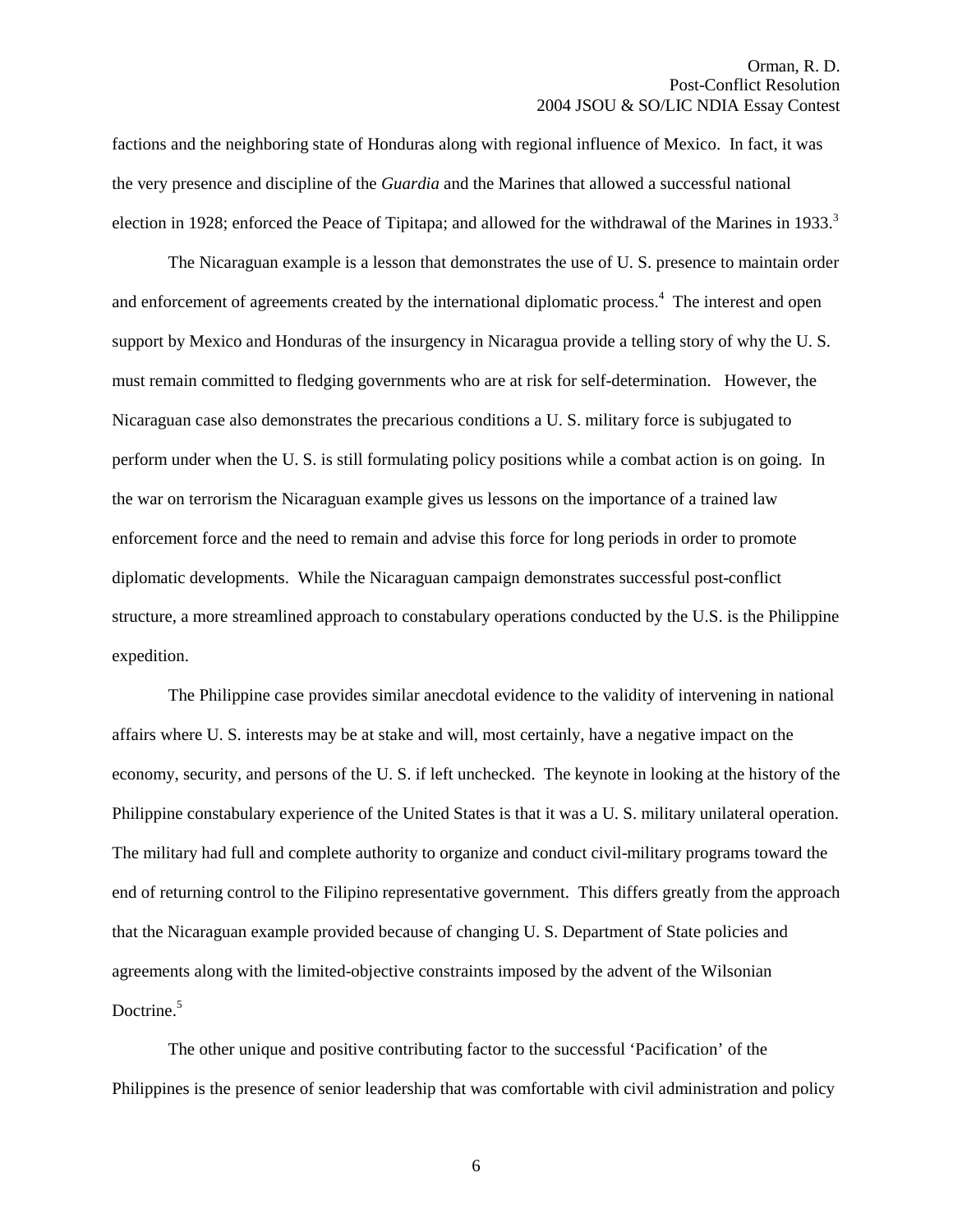enforcement. In the case of the Philippines, this individual was Brigadier General Henry T. Allen. General Allen, as Chief of the Philippine Constabulary, bore the responsibility to quell the Philippine insurrectionists and set up a provisional government. A 5,000 man Filipino constabulary force organized by his predecessor; a strong belief in self-governance; and a belief in firm and fair discipline enabled General Allen to begin to address the problems of the post-conflict Philippines from 1902-1907.<sup>6</sup>

The Philippines situation demonstrates some critical lessons in the successful establishment of a self-governing nation after conflict. The first critical lesson is the fact that there was unity of effort *and*  unity of command. General Allen would remain in the Philippines as the Chief of the Constabulary until its retirement in 1908. General Allen also quickly established the Philippines into jurisdictions with American officers as governors but with local representation. He enforced hygiene laws, reduced sickness, formed 'scout' companies, and instituted concentration camps to create visible note where the insurgents were living. The U. S. should take this lesson to heart in thinking about post-conflict resolution. The presence of a command element that has oversight of both the military and civic programs is essential. This should not be an ambassadorial relationship of consensus. In order to be as effective as the Philippines, the use of a hierarchical and centralized governing structure would appear to be essential for transition to self-governance by the host-nation.

The next critical lesson was the use of only small amounts of U. S. regular troops to support the efforts of the Constabulary force. Thus, the populace saw that the forces of the government were solving the problems and not a foreign occupation force. This is not to say that U. S. forces did not partake in counter-insurgency operations but it is to say that they did so only as a small advisory force, not the bulk of the any combat operation element. Post-conflict resolution policy should consider this lesson carefully. Large footprints of foreign forces no matter their intentions of good will are still large footprints of foreign forces. There is no way to stop the perception of puppeteer governance and this type of postconflict policy severely hampers the tempo of transition to a point of national self-determination. Even in the cases where there is no viable military force available after an operational conflict in a weakened state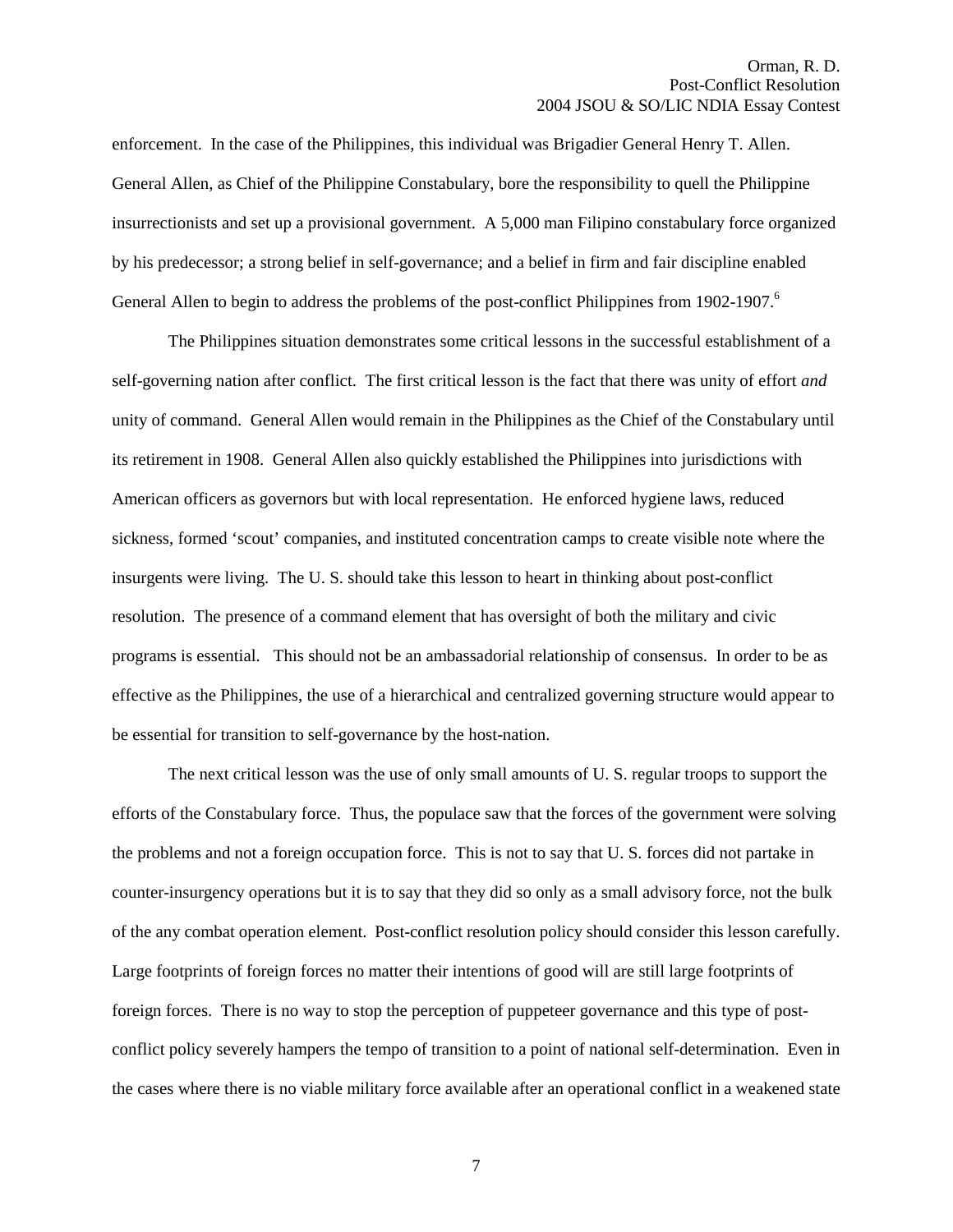it may be better to form 'freedom zones' with a small lethal and trainable force rather than try to build the entire national structure at once. Again, a long-term commitment and a competent military force are the essential ingredients for success.

 The final observation of the Philippine operation is that the U. S. constabulary command fully utilized the 'carrot and stick' approach to gaining compliance in the Philippines. While discipline was swift and extreme on insurgent offenders, the U. S. took great strides to educate the populace; build roads; increase health care capability; and establish a fair and equitable justice system. In the final note, though, the success of the Philippine campaign may be best ensconced in General Allen's vision of constabulary operations by the statement that, "the only remedy is killing and for the same reason that a rabid dog must be disposed of. Education and roads will effect what is desired, but while awaiting these, drastic measures are obligatory."<sup>7</sup> This speaks to the necessity of hard-line discipline and enforcement of policy that only a military force can bring to a failed or weak state until stability is established. This statement also speaks to the concept of providing progress as a part of a 'privilege package of services' that the populace can appreciate when given in reciprocation for complying with government rule.

Constabulary operations in Cuba were dissimilar to those conducted in the Philippines and Nicaragua. The focus in Cuba was on humanitarian aid and civic assistance. The Cuban effort was America's attempt at 'bloodless' nation building. It failed mainly because of a lack of a unified political objective. However, the actions in Cuba demonstrate the military's ability to contain a lawless and subverted foreign government situation until U. S. foreign policy can be determined. This case is relevant because the U. S. during this Global on War Terrorism period may be called on frequently to support a weak government from collapsing to point of chaos that promotes terrorist support or training and all during a period of incomplete formulated national policy.

The Cuban situation is unlike the other two cases in that during the armed conflict period the U. S. was not involved. Rather, the United States gained rights to Cuba from a brokered agreement with the Spanish in 1898 with our occupation beginning in January of 1899 and inherited a lawless society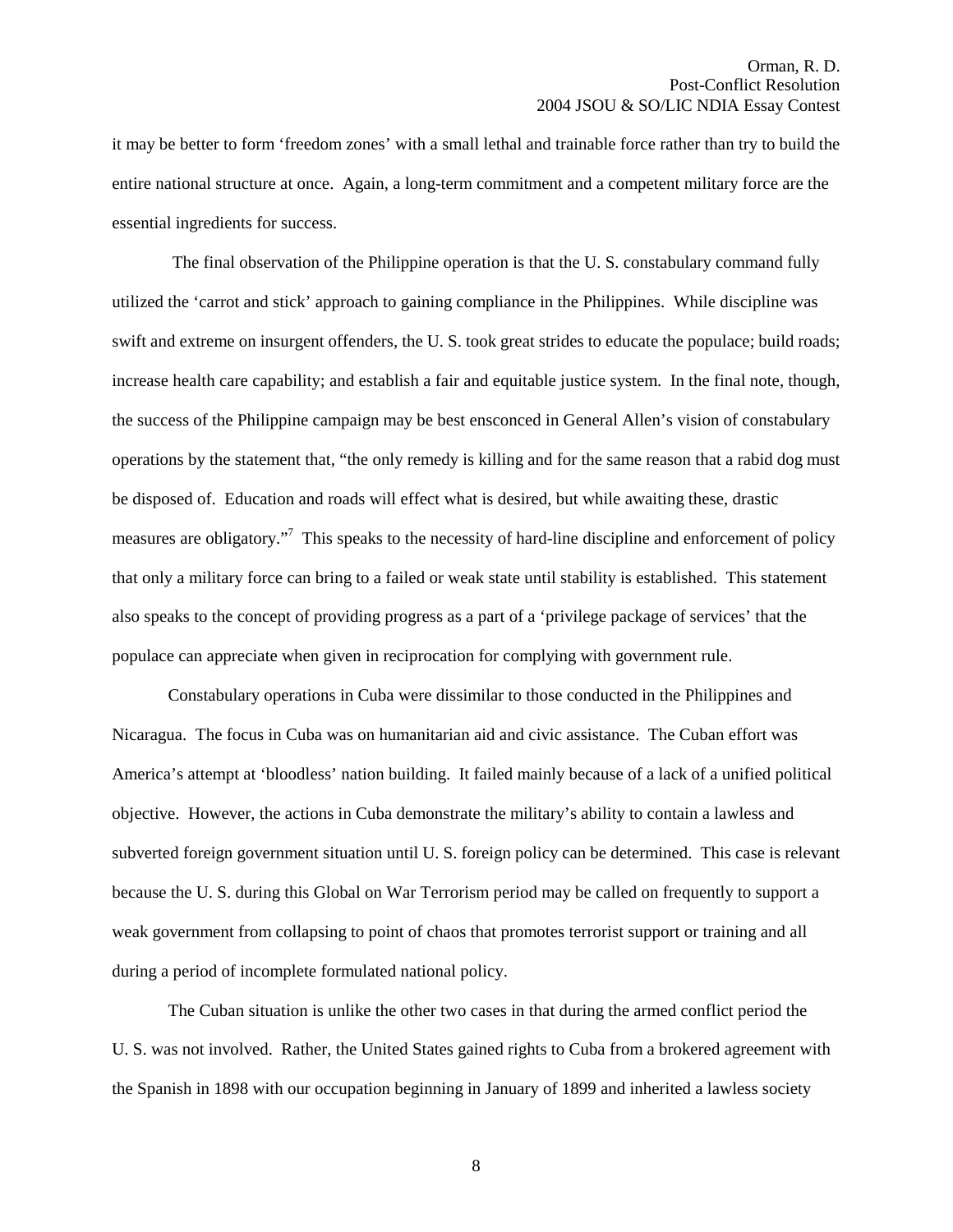with an armed revolutionary force that outnumbered the American force by almost  $5: 1$ .<sup>8</sup> The U.S. forces under the command of General Brooke were successful in disarming the military force; putting large portions of the civilian populace back to work by instituting public works projects and beginning education reforms but this was not enough for Washington.

The problem in the Cuban occupation is that it was all American and all the way, too fast. The progressive nature of the occupation did not account for the cultural and socio-economic differences of the Hispanic heritage and Roman Catholicism of Cuba. The results were felt when the U. S. left the newly paved streets in 1902 and the country of Cuba slipped back into ruin almost immediately. The Cuban occupation in today's terms would be much closer to disaster and humanitarian relief than anything else and the lessons of this three year debacle seems to read as some historical amalgamation of Somalia in 1993 and the Haitian invasion in 1994. <sup>9</sup> This example speaks of what not to do in postconflict resolution. The creation of democratic institutions and infrastructure are irrelevant and wasteful if not first put in the context of a stable governing force and an enforcement element of law and order. The Cuban experience also relates the need to for post-conflict resolution to be thought of in terms of a bilateral, at the least, and, in the norm, a multi-national effort.

# **Conclusion: What Have We Learned and Where Are We Today?**

 The constabulary operations of the inter-war period are strangely similar, yet each operation demonstrates different applications of national power and will depending on the role of diplomatic power and the application of military force. This will not be unlike the unique situations each case in the onward moving Global War on Terrorism will provide. The actions in Nicaragua provide lessons that constabulary operations can be effective as economy of force applications with defined political objectives but only if those political objectives (and the factions that represent those objectives) don't change with each foreign election or whimsical whiplash from Congress. The actions of the Philippines give us the long-term solutions of a periphery operation in which the military was left to itself to solve all areas of the problem and unity of command and effort were synchronized. While the Philippines would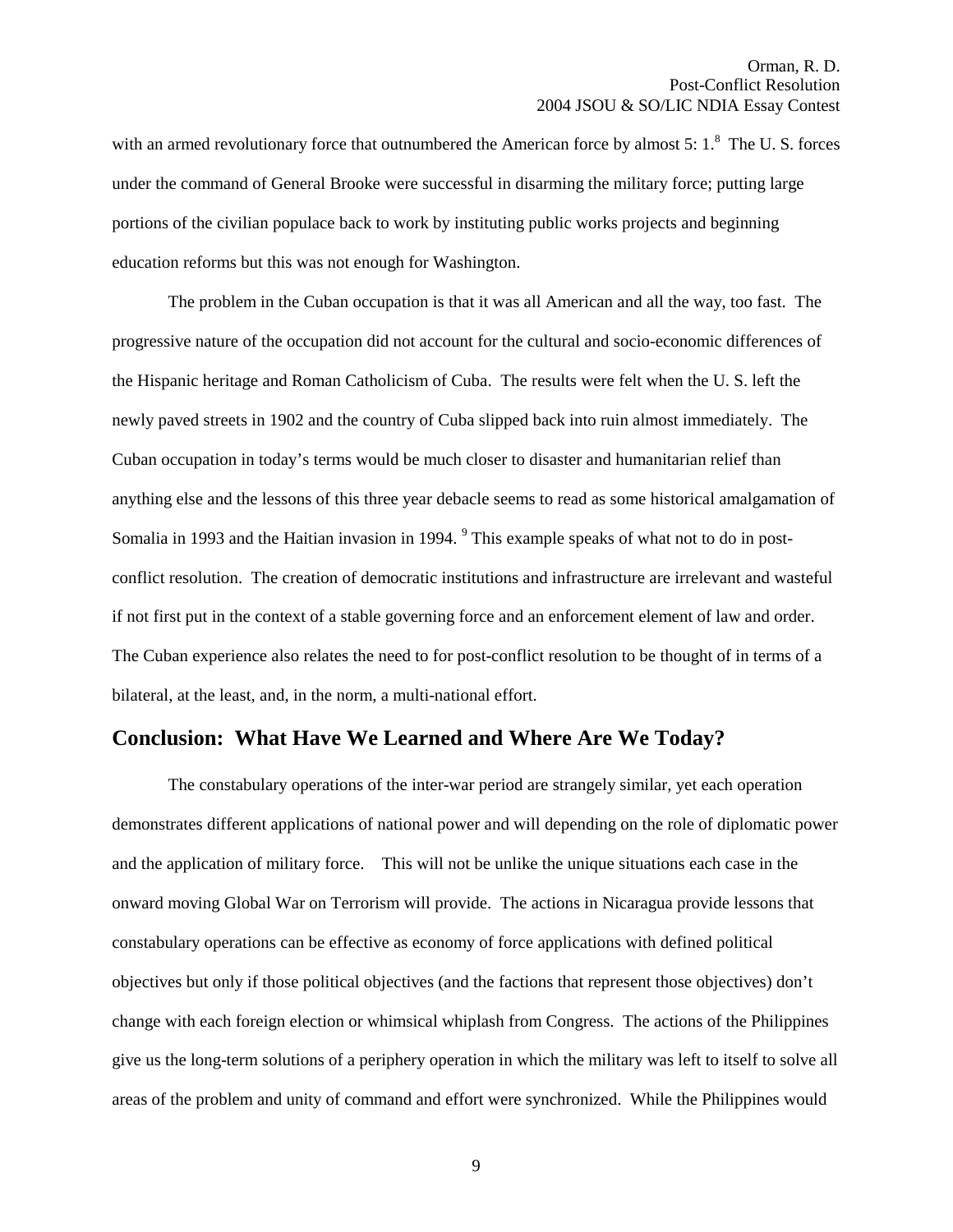seem to be the archetypal solution to use for formatting future operations stabilizing senior leadership would come at a high cost. This type of dedication may be just the solution needed to create conditions of a successful hand-over to new national governments, especially in the wake of multi-lateral coalition efforts—no matter what the previous professional models dictated.

Recognizing further the trends of the constabulary operations to the future of post-conflict periods, the Cuban example and, to a smaller degree, the Philippine operation, demonstrate the needed presence of both 'carrot and stick' policies to propel a fledgling nation-state forward. The host nation government must be compelled to have ownership and responsibility for every program began and supported in the country. Also, each program must meet the cultural and socio-economic conditions of the country at its current growth rate—not at an anticipated growth rate.

The assessment of constabulary operations relevance and impact continues even further today. While the advent of WMD devices has ensured that the terrorist can deliver his message with much more cataclysmic effects in one operation than in previous history the terrorist is still required to find a place to live amongst, at best, a conciliatory population and, at worst, a hostile population. The terrorist organization must also plan, organize and resource the concepts of any action. These activities require communication, transfer of funds, and feedback. This means civil law, enforcement, and authority can be brought to bear with overbearing force. And, like the lessons of constabulary operations history, in the time of the most chaos and uncertainty the military is the right instrument of national power to use to achieve U. S. national security objectives abroad—it is not the time to gradually negotiate a brokered conflict or form multiple policy and authority entities.

 The lessons of the historical cases of the inter-war constabulary period provide us with guidance as how to make the environment of the terrorist the least hospitable. The lessons of our military forefathers also tell us that the U. S. cannot afford to create shifts in policy based on political party change, nor can we afford to forget the programs that return the population to its nature state of selfdetermination and growth. While the future may not hold a large scale conflict looming on the horizon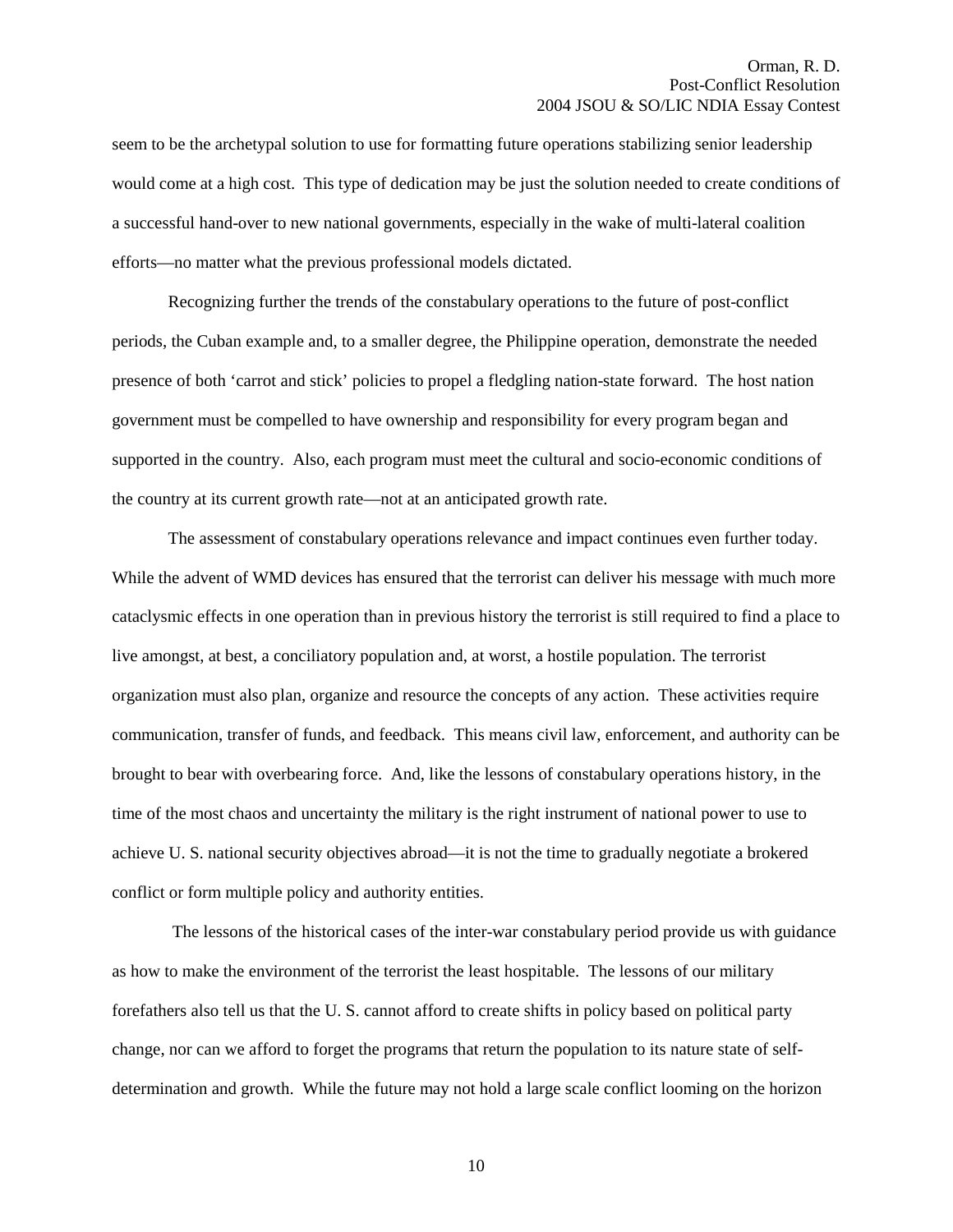like the small-wars of the constabulary period were moving toward in 1940, the future does seem to require efforts to thwart insurgent and terrorist forces using pre-emptive policy that will surely require post-conflict resolution.